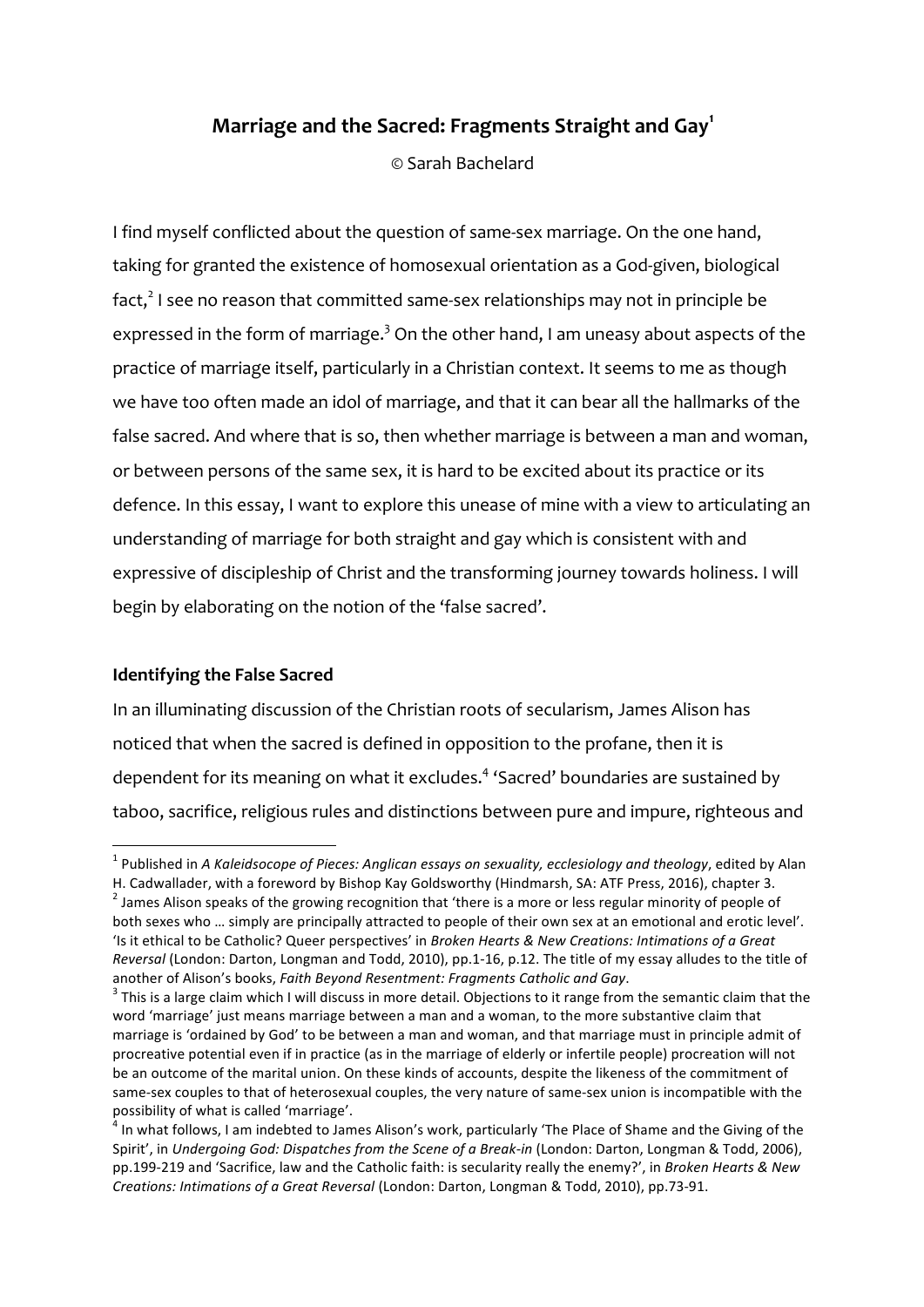unrighteous, Jew and Gentile, and so on. By his indiscriminate hospitality towards those who were on the 'wrong' side of this boundary, the unclean and religiously unsatisfactory, Jesus challenged this kind of sacred-profane duality. His challenge proved threatening to the religious and political authorities and he was executed, on a charge of blasphemy. In the resurrection, God revealed that the religious condemnation of Jesus was mistaken. 'By raising Jesus Christ from the dead', Thorwald Lorenzen writes, 'God revealed, confirmed, verified, and enacted the mission of the life and death of Jesus. The resurrection is God's concrete and unconditional "Yes" to Jesus' life and death'.<sup>5</sup> The holiness of God turned out to be not what the religious establishment thought it was.

Critical here is the insight that God does not simply reject the *content* of the particular set of sacred-profane distinctions whose transgression resulted in the charge of sacrilege against Jesus. Much more radically, what is called in question is the divine sanction for the whole religious mechanism that sets up the categories of insider and outsider, sacred and profane, where the righteousness, identity and belonging of some is secured at the expense of others.

The subversion of this mechanism is signalled, not simply by God's vindication of Jesus and his way, but by the manner of his return to his disciples in the resurrection. For although the disciples came to understand the resurrection as God's judgement of the judgement Jesus suffered, it did not take the form of casting out or excising the transgressors. Rather, God's judgement offered forgiveness, healing and the invitation to renewed relationship (cf. John 21; Acts 2. 14-42). What becomes possible in its light is a vision of human belonging – to God and to one another – from which no-one need be excluded.<sup>6</sup> Henceforward, on the Christian understanding, holiness or sanctity is connected to our participation in and transformation by, not law-keeping, ritual or cultic observance, but this pattern of life characterized by mercy, forgiveness and reconciling love.

<sup>&</sup>lt;sup>5</sup> Thorwald Lorenzen, *Resurrection and Discipleship: Interpretive Models, Biblical Reflections, Theological* Consequences (Maryknoll, NY: Orbis Books, 1995), p.242.<br>
<sup>6</sup> Rowan Williams writes: 'when God receives and approves the condemned Jesus and returns him to his judges

through the preaching of the Church, he transcends the world of oppressor-oppressed relations to create a new humanity, capable of other kinds of relation – between human beings, and between humanity and the Father'. *Resurrection: Interpreting the Easter Gospel*, second edition (Cleveland, OH: The Pilgrim Press, 2002), p.9.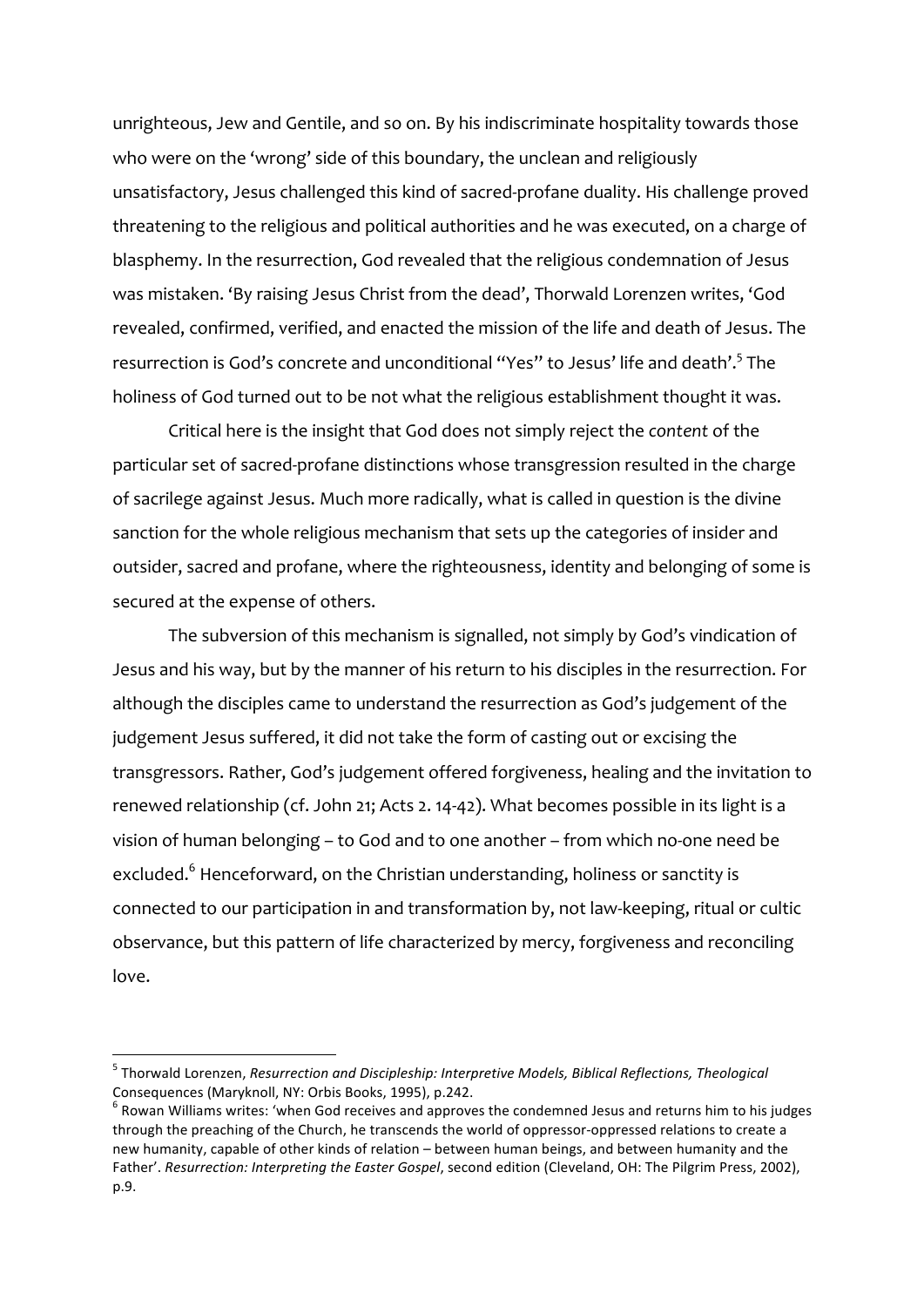This means at least two things. First, as we see from the witness of the New Testament, increasingly the distinction between 'sacred' and profane, maintained by notions of taboo, religious rules and ritual sacrifice, is subverted. This distinction is now seen to have much more to do with human identity formation and boundary maintenance than with the 'new' humanity being brought into 'one body', the body of Christ. We see the painful process of subverting the old distinction in various places as, for example, when Peter learns in his vision of unclean animals that 'What God has made clean, you must not call profane' (Acts 10.19). On this occasion, in a trance, Peter sees 'something like a large sheet' being lowered from above, and in it all kinds of animals. A voice tells him to 'kill and eat', and when Peter protests that he has never eaten anything profane or unclean, the voice tells him that he must not call profane what God has made clean. This episode is the immediate precursor to Peter's encounter with the Gentile Cornelius and his baptism by the Holy Spirit, leading to Peter's amazed confession that: 'I truly understand that God shows no partiality, but in every nation anyone who fears him and does what is right is acceptable to him' (Acts 10.34-35).

The slow undoing of the old sacred-profane distinction is also evident as the early Christian community grapples with questions of ritual purity in relation to circumcision and the eating of meat sacrificed to idols (eg. Romans 14). This is the sense in which it is possible to understand secularism as having its roots in the Christian experience. Writes Alison:

Phrases like, 'everything is permitted, but not everything is convenient', or 'to those who are pure, everything is pure', or 'the letter kills, but the spirit gives life', could be quoted by anybody, and sound the rankest of secularising remarks. And they are. They are all phrases by which St Paul sought to make the oddity of the un-religion which he was preaching available to people: the subversiveness of the pattern of desire, unleashed by the sacrificial death of Christ, proving God's goodness to us when faced with any 'sacred' religious observance.<sup>7</sup>

There is, in other words, no longer anything by definition that is profane or unclean, no food, no person, no nation or disease. There are instead ways of being, forms of life, that are consistent or not with God's merciful and all-embracing love for the world.

 

 $^7$  Alison, 'Sacrifice, law and the Catholic faith', p.81.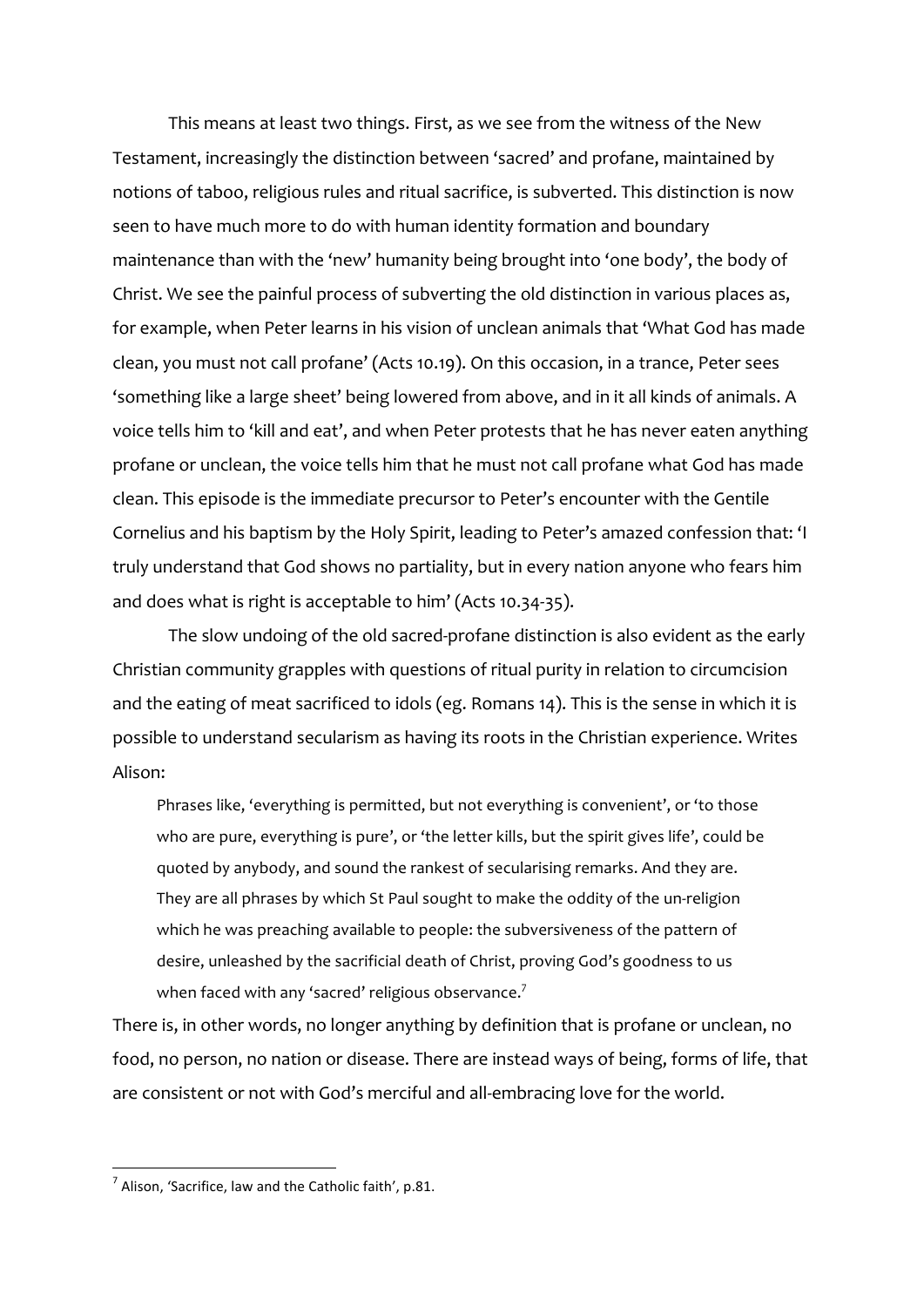Second, then, true holiness, true sanctity is to be conformed to and expressive of this hospitable and unthreatened way of being. Its growth in us is perhaps most evident in the character of our relationships with those who are victims of the judgement, including the religious judgement, that casts out. This is why the criterion of God's final judgement in Matthew's gospel is in terms of relationship to those who are hungry and thirsty, alien and naked, sick and in prison (Matthew 25.31-46). The true sacred, on this account, is intrinsically connected to catholicity, universality: 'the whole point of Christianity is to bring down the sort of wall of protective sacredness which makes universality impossible by having a necessary "other" over against whom we make ourselves "good"'.<sup>8</sup>

So on this analysis, the hallmarks of the false sacred include the maintenance of taboos or laws that systematically or necessarily exclude, and that tend to require sacrifice and deal death of some kind. And the true sacred, the Spirit of God, works to subvert that within any culture which tends towards sacrifice and divinely 'legitimated' violence at any level, inviting our participation in a larger, forgiving, more generous life.

#### **Marriage and the False Sacred**

So how do aspects of our understanding and practice of marriage display signs of complicity with the false sacred?<sup>9</sup>

The first concerns the way that being married can function as a means of identity formation which implicitly excludes and devalues the 'unmarried', so operating as a criterion for full social belonging and even virtue. This is the experience of many gay people who have, by definition, been excluded from the possibility of marriage,<sup>10</sup> but it

 $^8$  Alison, 'Sacrifice, law and the Catholic faith', p.88.

 $9$  I hesitated over the words 'our understanding of, practice and relationship to marriage' since that may seem to beg serious questions about the 'we' implied here. Contrary to the claim often made by defenders of 'traditional' marriage that marriage has 'always' been ordained by God as between one man and one woman, it is clear that understandings of, practices and relationships to marriage have a long and varied history, and so extrapolating universal truths from current experience is often fallacious. See, for example, Peter Brown, The Body and Society: Men, Women, and Sexual Renunciation in Early Christianity (New York: Columbia University Press, 1988), and Adrian Thatcher, 'Beginning Marriage: Two Traditions' in *Religion and Sexuality*, ed. Michael A. Hayes, Wendy Porter and David Tombs, Studies in Theology and Sexuality, 2 (Sheffield: Sheffield Academic Press, 1998). In this section, I am attempting to articulate what I believe is in the background of contemporary marriage debates in Australia, particularly in many Christian contexts, and so am relying on readers to recognise something of their own experience in my argument at this point.

 $10$  Evidence to the Australian Commonwealth Parliamentary inquiry into the bills proposing 'marriage equality' claimed that the mental health of same-sex attracted people was adversely affected by their exclusion from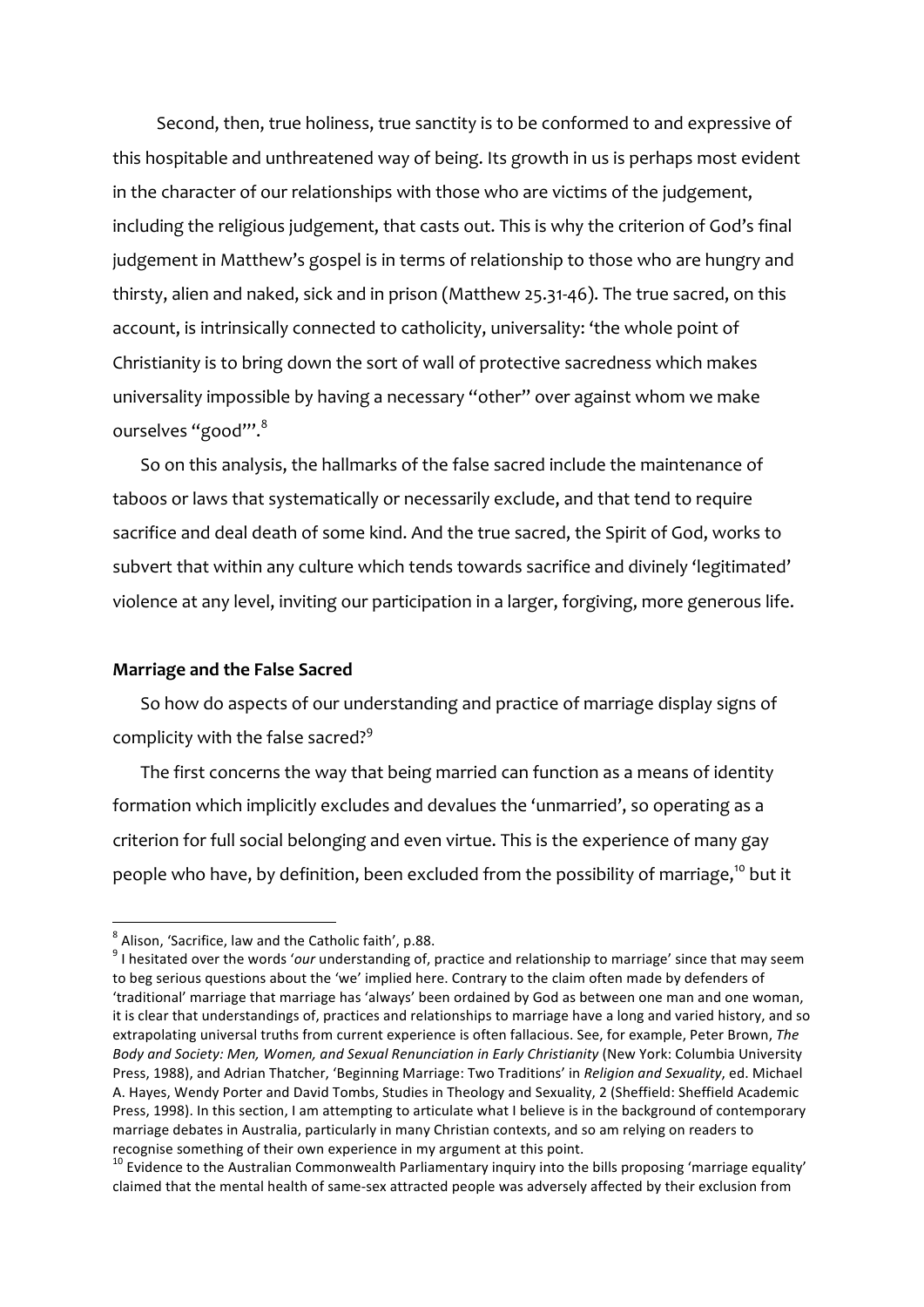shows up among those who 'fail' to marry for other reasons as well. For women, until the fairly recent past, successfully marrying had direct consequences for economic security and social participation, and something of this aura of 'prize' or 'success' in achieving matrimonial status remains. Helen Fielding touched this nerve when Brigid Jones, the unmarried heroine of her novel*, Brigid Jones' Diary*, loudly protested her experience of being condescended to by the 'smug marrieds' of her acquaintance. But the protest is itself a sign of a (strongly internalised) experience of exclusion from the 'right' order of things. In the Anglican church in my context, I experience the ascription of a special kind of 'virtue' to marriage and family in various though subtle ways: family photos prominently displayed in episcopal offices; new clergy appointments, diocesan employees or conference speakers introduced in terms of their being married and being parents as if that were significantly relevant to their professional competence or spiritual maturity;<sup>11</sup> the pressure on younger members of the church to marry early, and the stigma and sense of failure among the childless.

A second dimension of complicity with the false sacred concerns the entanglement of marriage with sacrifice, both in connection with its continuance and with the social and ecclesial punishment meted out to those whose marriages 'fail'. $^{\rm 12}$  On the one hand, 'the marriage' becomes an end in itself and, for the sake of 'the marriage', all kinds of sacrifice can be enjoined with scant regard for the quality or possibilities of the particular marital relationship. Few Christians would now maintain that a marriage must be preserved at any cost, with violence or abuse together with adultery constituting commonly agreed justifying reasons for ending a marriage. But what about other kinds of suffering, mutual destruction, lack or the experience of entrapment in the context of marriage?

 

marriage 'because it is recognised as an important institution' and that to 'be barred from it specifically on the basis of their relationship is harmful' and an experience of 'stigma'. House of Representatives Standing Committee on Social Policy and Legal Affairs, *Inquiry into the Marrigge Equality Amendment Bill 2012 and the Marriage Amendment Bill 2012, Official Committee Hansard, Public Hearing, Thursday 12 April, 2012, Sydney Hansard*, p.9.<br><sup>11</sup> I have not heard any unmarried speaker being introduced as 'single' and 'childless', this being tacitly

considered perhaps an incomplete state – a slightly shameful fact best passed over in silence.<br><sup>12</sup> This is evident, for example, in the heavier burden placed on pre-marriage preparation (for both the couple

and officiating priest) in relation to those seeking re-marriage compared with those marrying for the first time, regardless of the relative maturity and self-awareness of particular couples. I have recent knowledge of a case where, in fact, the insistence on a requirement to undergo a formal rite of confession before being granted permission to re-marry in church, drove one couple to marry in a registry office instead.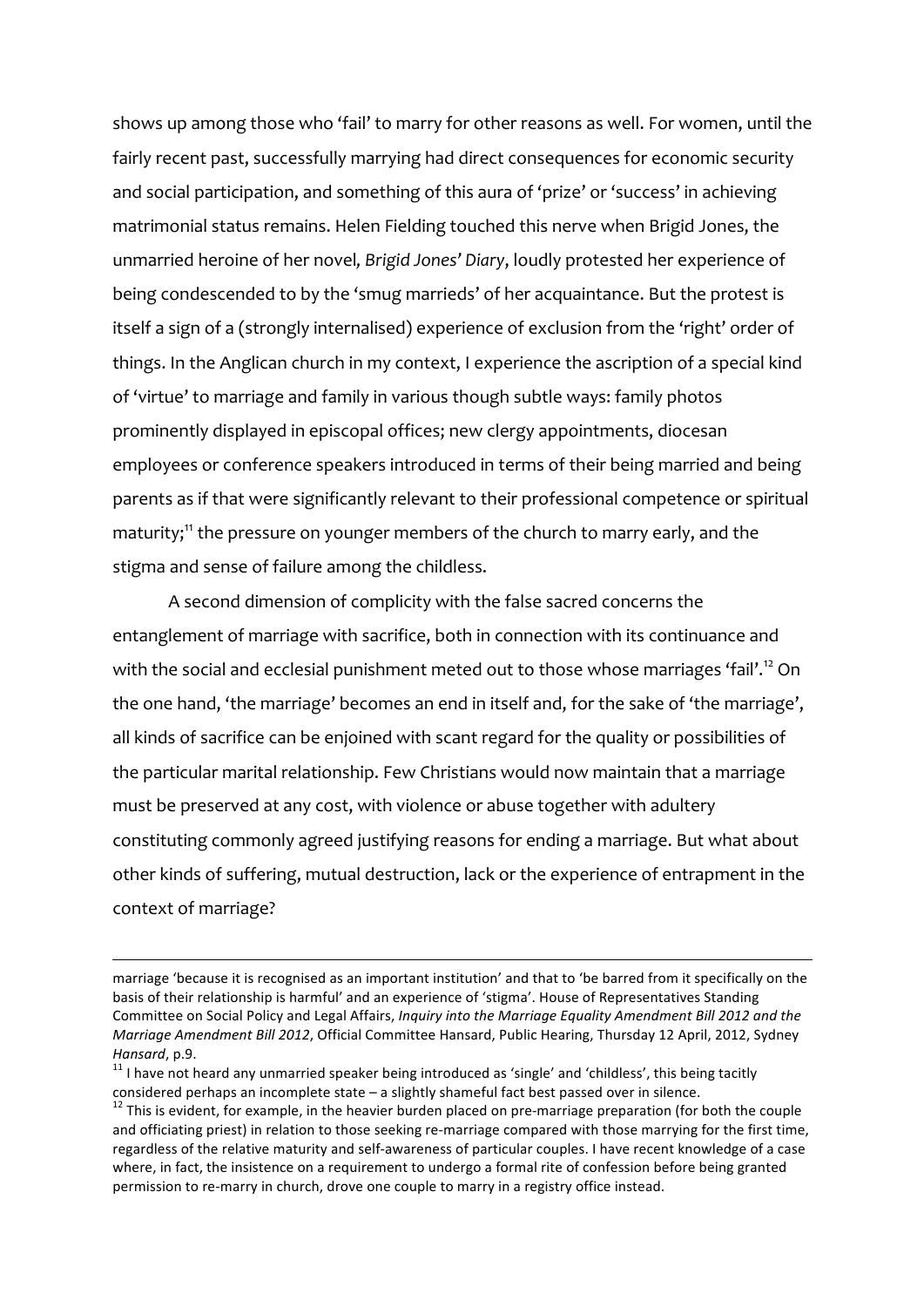Stanley Hauerwas argues strongly that considerations concerning personal fulfilment or happiness are rightly deemed more or less irrelevant in the Christian understanding of marriage. On his account, the proper end of Christian marriage is related to the building up of the Christian community, and 'romanticism', which considers marriage to be internally related to individuals' sense of satisfaction in a relationship, is to be resisted as a corruption of this larger, 'heroic' task.<sup>13</sup>

The church exists to witness to God's kingdom and here, he claims, both marriage and singleness 'are necessary symbolic institutions'.<sup>14</sup> Singleness signifies trust in 'God's power to affect lives for the growth of the church',<sup>15</sup> and the priority of belonging to the church rather than to the natural family. In marriage, by 'our faithfulness to *one* another … we experience and witness to the first fruits of the kingdom of God. Our commitment to exclusive relations witnesses to God's pledge to his people, Israel and the church, that through his exclusive commitment to them, all people will be brought into his Kingdom'.<sup>16</sup> 'For the Christian', according to Hauerwas, 'marriage cannot and must not be seen as a necessary means for self-fulfilment. Christians are not called to marriage for "fulfilment", but for the upbuilding of that community called church'. <sup>17</sup> This leads him to coin such aphorisms as: 'love does not create marriage; rather, marriage provides a good training ground to teach us what love involves', and 'You always marry the wrong person'. 18

I see, at least to some extent, what he means. Of course, we want marriage to be about more than narcissistic self-gratification and the worst excesses of romanticism. The vowed life – whether it takes the form of marriage, celibate singleness, or ordination – constitutes a commitment that transcends the day to day feelings associated with the promises we make. In free consent to the discipline this requires, being schooled by

<sup>&</sup>lt;sup>13</sup> Stanley Hauerwas, 'Sex in Public: How Adventurous Christians Are Doing It (1978)' in The Hauerwas Reader, eds. John Berkman and Michael Cartwright (Durham, NC: Duke University Press, 2001), pp.481-504, p.500.<br><sup>14</sup> Hauerwas, 'Sex in Public', p.499.<br><sup>15</sup> Hauerwas, 'Sex in Public', p.499.<br><sup>15</sup> Hauerwas, 'Sex in Public', p.499<br><sup>17</sup>

Children (2001)' in *The Hauerwas Reader*, pp.505-518, p.512.<br><sup>18</sup> Hauerwas, 'Sex in Public', p.502fn. Hauerwas quotes approvingly from Rosemary Haughton who writes: 'the

qualities that make people stick out a hard life together, not stopping too much to wonder if they are fulfilled, are the qualities people need if they are to develop the hero in marriage, which is what being married "in the Lord" is about'. 'Sex in Public', p.500. This injunction to 'heroism', however, seems more reflective of Stoic than Christian virtue, and causes me to wonder exactly what is so edifying or appealing about a community where self-sacrifice has been equated this closely with self-suppression.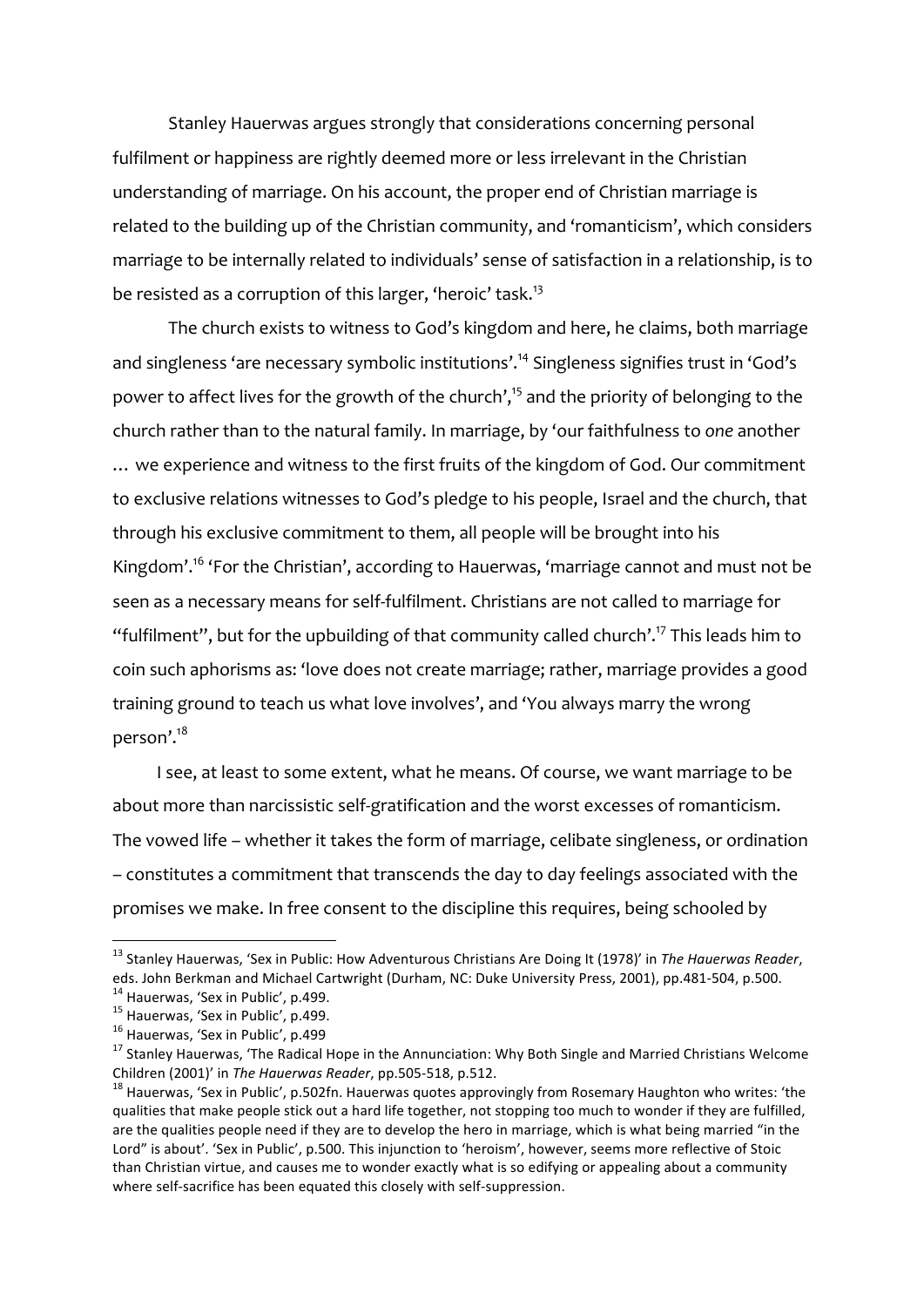fidelity to their commitments, people may witness to the fidelity of God and offer themselves to be transformed through the inevitable sufferings of their chosen way into selflessness and Christ-likeness. In this way the church is edified and the counter-cultural kingdom of God made visible.

I am troubled, however, by the abstract generality of Hauerwas' argument, its over-realised eschatology and its assumptions about what it is in fact that builds up the church. Eschatologically speaking, marriage may indeed be a symbol of God's lifegenerating faithfulness to humankind, but it is not in itself God's faithfulness.<sup>19</sup> To make every actual marriage bear that weight of meaning risks crushing the human bearers of the symbol and, just as Jesus insisted that 'the sabbath was made for humankind, not humankind for the sabbath' (Mark 2.27), so I want to insist that marriage is a gift given for our flourishing, not a burden to be borne at any cost. There is a difference between a cheap romanticism, to which Hauerwas rightly objects, and costly and truthful engagement with the question of what actually is the state and the possibilities, not of 'marriage in general', but of any particular marriage and so what faithfulness (to God, oneself, and others) calls for in that context.

Yet because of his prior commitment to the 'sacred' character of marriage in and of itself, Hauerwas offers no possibility of discerning the particulars of when and how a marriage is truly sanctifying, and when it may instead be oppressive or infantilising. In the name of some generic notion of the edification of the Christian community, he ties up 'heavy burdens, hard to bear, and [lays] them on the shoulders of others' (Matt. 23.4). What seems missing from Hauerwas's understanding of the church is the notion of our being not only a sacrament of the kingdom but also a community 'on the way', a people who are making the cruciform journey from falsity to truth, and from alienation to wholeness. But if that is who we are, then what is more edifying for the church? That it consist of people who stick heroically to their first commitments without pausing to reflect on what fruit is being borne, or that it allow the space for authentic and responsible discernment of the movement of life, penitent recognition of wounds

 $19$  Strikingly, the value of marriage is expressed as contingent in the gospels, both in Jesus' response to the Sadducees' question about marriage in the resurrection (Mark 12.18-27; Matt 22. 23-33; Luke 20.27-40) , and in Jesus' undermining of any claim to the absolute nature of 'family values' in the context of discipleship (Luke 14.26; cf. Matt 10.37).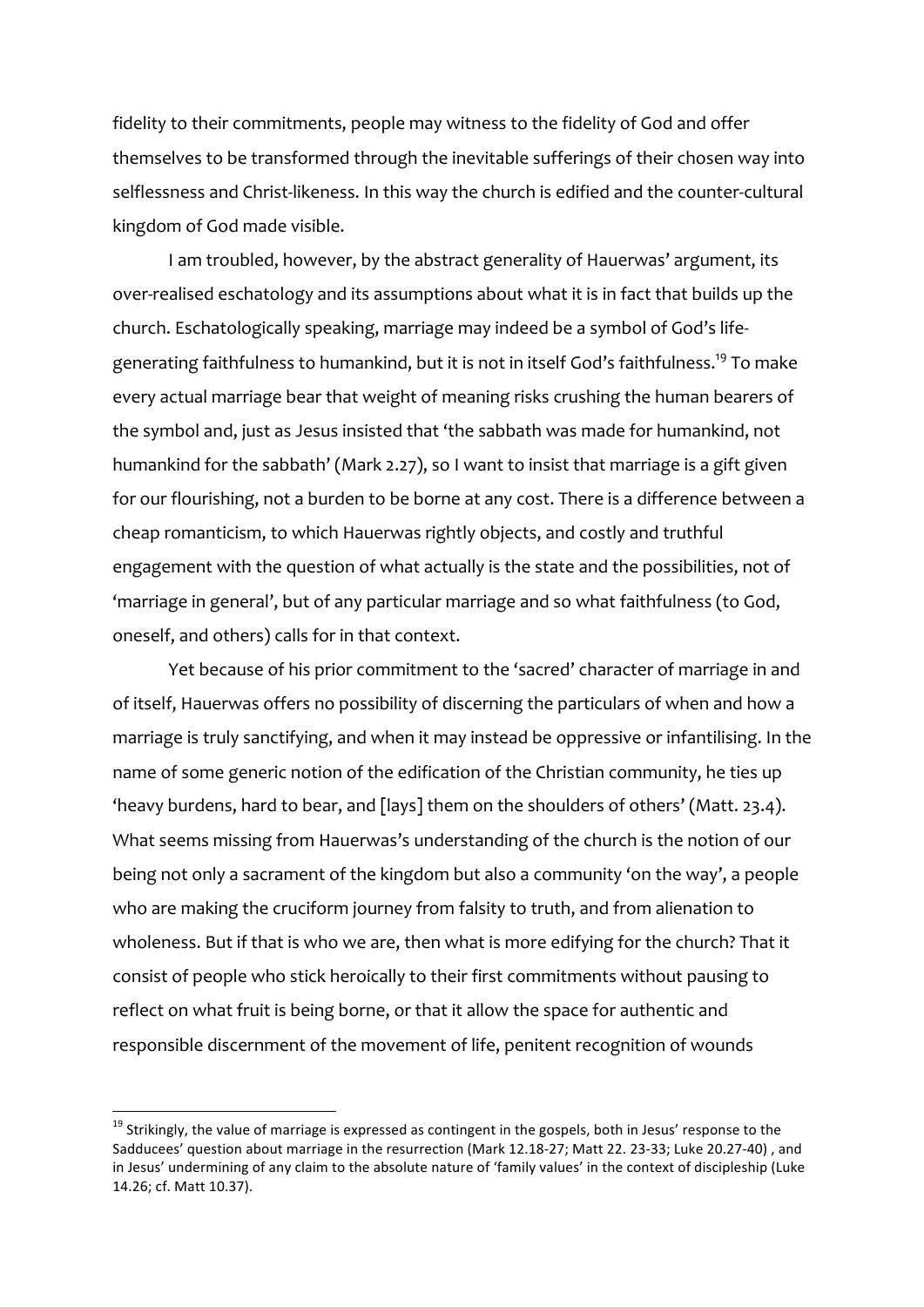inflicted and suffered, and the gracious possibility of forgiveness and new life emerging from brokenness? 20

A former religious sister told me that after years of struggling with her vows, she began to understand that she had undertaken them in the first place out of a need for security and the certainty of salvation.<sup>21</sup> In the deeply frightening process of asking whether this was the life God wanted for her after all, she faced letting go of everything on which she had relied. At that moment, she said, she finally understood St Francis's divesting himself of everything to stand naked before the love of God. For her, the real poverty to which she realized she was being called was not the vowed poverty of religious life, but the deeper surrender and vulnerability of letting go her ecclesial strategy for self-protection.

It may have been, of course, that through her struggle she could have remained a religious, although on an entirely different footing. It may have been that her maturing could have happened within the framework of the vows she had made. In fact, however, that was not how she discerned her situation. May not the same kind of struggle be undergone in the life of discipleship in the context of a marriage? As certain 'sins' are recognized and the call to deeper integration and reconciliation is answered, $^{22}$  there may be the possibility of transforming the basis of one's first commitment. But will it necessarily be so? Sometimes a journey of deepening integration goes by way of a necessary disintegration.

On the other hand, if the injunction to self-sacrifice to 'save' the marriage is refused, then in a community enthralled by the false sacred, there remains the possibility of sacrificing the transgressor anyway. Those deemed guilty of ending the marriage are

 $20$  Hauerwas says that 'we as church rightfully will hold you to promises you made when you did not know and could not fully comprehend what you were promising ... From the church's perspective the question is not whether you know what you are promising; rather the question is whether you are the kind of person who can be held to a promise you made when you did not know what you were promising. We believe, of course, that baptism creates the condition that makes possible the presumption that we might be just such people'. 'The Radical Hope in the Annunciation', p.517. I think it is true that the church will 'rightfully' hold you to such promises, in the sense that you cannot simply abandon them without responsible and responsive discernment, and acknowledgement or engagement with those to whom you have promised yourself. But I would have thought that baptism creates the condition precisely for being able to acknowledge the 'death' of pretensions to heroic self-righteousness, which might (in some circumstances) allow for the humble acknowledgement of failure or the possibility of being released from a promise sincerely made.<br><sup>21</sup> 'Needs' which are themselves symptoms of consciousness in thrall to the 'false sacred'. I tell this story in my

*Resurrection and Moral Imagination* (London: Ashgate, 2014), p.172.<br><sup>22</sup> By 'sins', I have in mind the deep defences that keep in place our self-possession and strategies for self-

protection – fear and avoidance of pain, patterns of inauthentic self-denial or self-hatred, and so on.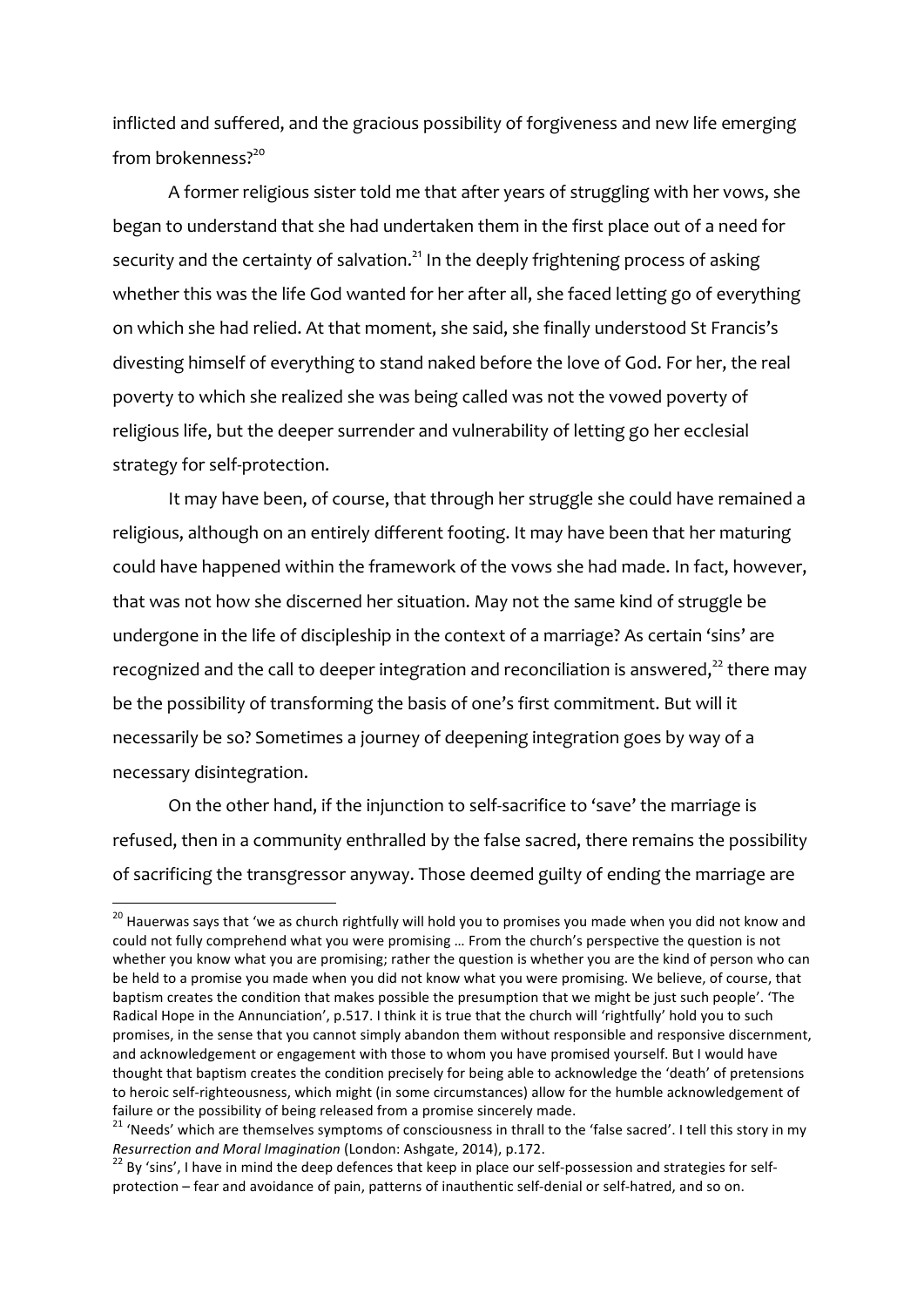judged and shunned, no longer fit to belong to the community of the heroically hitched. A friend of mine who suffered this kind of rejection says that the church preaches the forgiveness of sin, but actually wants to be a community made up of people who never need forgiveness. In my ecclesial experience, if someone's divorce happened ten years ago or out of sight, we can cope. But if we are asked to bear with the painful, confronting, messy process of a marriage coming apart in our midst, then likely as not our church communities will leap to judgements of 'guilt' and 'innocence', and offer our brothers and sisters not patient solidarity and friendship, but condemnation and shame. And whether or not we happen to agree with another's discernment in any particular case, such willingness to sacrifice the one for the sake of the unruffled moral complacency of the many is an infallible sign of the false sacred.

I believe that marriage may indeed be a symbol of God's generous love poured out, a relationship in and through which we come to realise our fuller life and capacity for self-giving love, sometimes in joy and sometimes in sorrow and struggle. But its true sacred character and its gift to the wider community is realised, not by sacralising the institution of marriage and hedging it about with taboos and oppressive social rules, but only by deepening our practice of marriage as a way of sanctification.

## **Marriage and Sanctification**

<u> 1989 - Johann Barn, mars ann an t-Amhain an t-Amhain an t-Amhain an t-Amhain an t-Amhain an t-Amhain an t-Amh</u>

We learn from Jesus' calling of his disciples that the process of transformation or sanctification involves embracing and embodying the risk of unconditional commitment or self-gift, together with a growing non-possessiveness or non-attachment. These are the necessary elements, I propose, of a practice of marriage which is actually capable of signifying and communicating God's reconciling love for the world.

The call to unconditional commitment and self-gift is about no safety net, no foothold or backdoor leaving a way out for the fearful and controlling ego which constantly seeks to have life on its own terms. Jesus says simply: 'Follow me', and he gives short shrift to those who seek to hedge their bets or hang onto some piece of their life not yielded to the way.<sup>23</sup> The way of transformation is necessarily a way of

<sup>&</sup>lt;sup>23</sup> Consider, for example, the story of the rich young ruler who went away sad because he was unable to let go his many possessions and follow Jesus (Mark 10.21), the injunction to 'Follow me, and let the dead bury their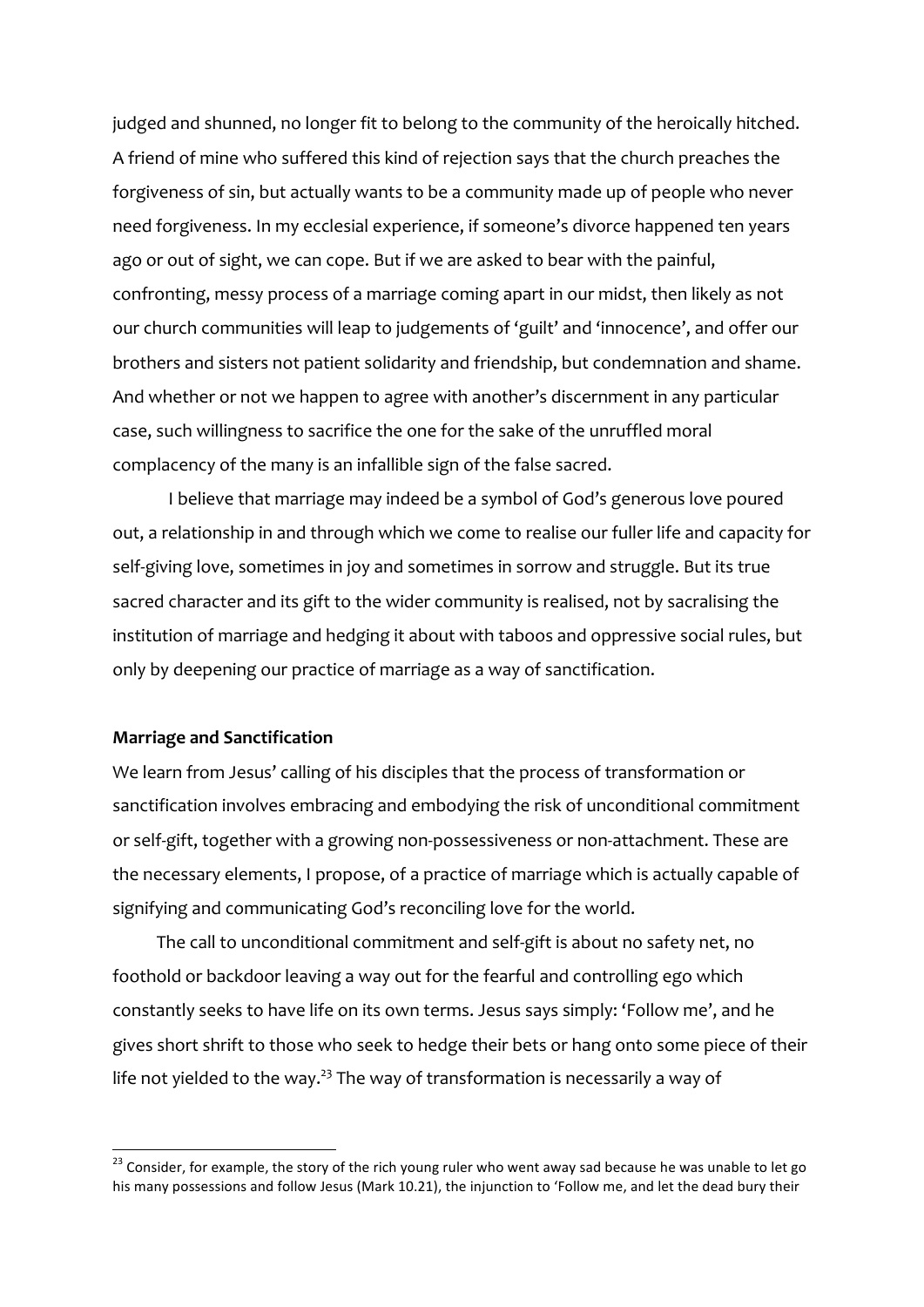vulnerability, openness and trust. This is because, as Jesus said, we must 'lose' our lives if we want to be healed (Luke 17.33; Mark 8.35); we must die to the self-sufficient, selfprotecting, self-righteous self.

Marriage, like other forms of the vowed life, may be understood as a practice that particularises and incarnates that movement of self-gift and love for something beyond the self, risking the vulnerability of unconditional commitment in the face of the unknown.<sup>24</sup> That is the significance I take it, in the Christian marriage service, of the unconditional nature of the vows – 'for better for worse, for richer for poorer, in sickness and in health'. We yield ourselves to a life, a call that transcends us, in faith, hope and love.

Yet, as Jesus also taught, this unconditional commitment to any particular human relationship finds its proper place, character and freedom only as we receive our identity from God. It must therefore be characterised, for both lover and beloved, by nonpossessiveness or non-attachment, and a sense of its being non-ultimate. Jesus said: 'If anyone comes to me and does not hate father and mother, wife and children, brothers and sisters – yes, even their own life – such a person cannot be my disciple' (Luke 14.26). Discipleship, in other words, is about letting go attachment to the old sources of one's identity and receiving one's life, one's self, as gift from God. As Rowan Williams has said:

Only as this begins to happen will I be delivered from treating the gifts of God as yet another set of things I may acquire to make me happy, or to dominate other people. And as this process unfolds, I become more free ... to 'love human beings in a human way', to love them not for what they may promise me, to love them not as if they were there to provide me with lasting safety and comfort, but as fragile fellowcreatures held in the love of God. I discover ... how to see other persons and things for what they are in relation to God, not to me. And it is here that true justice as well as true love has its roots.<sup>25</sup>

 own dead' (Matthew 8.22), and the 'hard saying' that 'No one who puts a hand to the plough and looks back is fit for the kingdom of God' (Luke 9.62).

<sup>&</sup>lt;sup>24</sup> Of course, marriage in many contexts has no such 'spiritual' meaning or potential but may be understood as no more than a contractual relationship for the begetting of heirs and securing of dynastic property. I note that such a 'contractual' relationship would fall within the definition of 'marriage between a man and a woman', but would not by itself constitute (I take it) the 'sacred' institution that many defenders of traditional marriage are concerned to uphold.

<sup>&</sup>lt;sup>25</sup> The Archbishop of Canterbury's Address to the Thirteenth Ordinary General Assembly of the Synod of *Bishops* on The New Evangelization for the Transmission of the Christian Faith, 10 October 2012, Rome, (accessed: http://rowanwilliams.archbishopofcanterbury.org/articles.php/2645/archbishops-address-to-thesynod-of-bishops-in-rome#sthash.ky9vuE1H.dpuf), para.5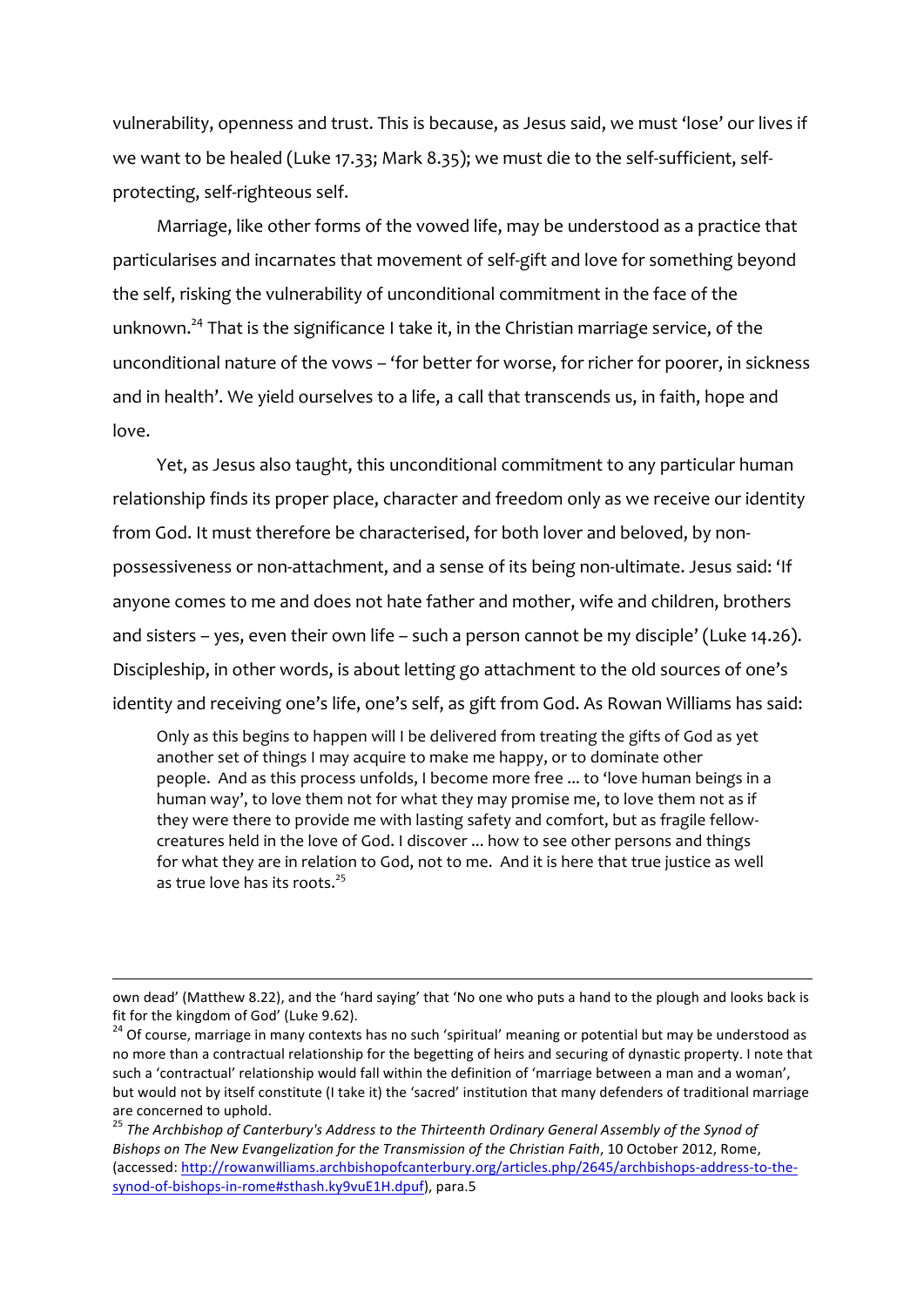Without this kind of 'freedom' and letting the other be, then our human love tends to be corrupted by possessiveness and fear. Rather than partaking of the gift quality of God's love, it becomes enmeshed with guilt, shame, obligation and self-deception. If our commitment to another is truly to be unconditional, then it must be characterised by the willingness to let the other go.

The love that is God's own Trinitarian life is a communion of persons in relation, and each person of the Trinity is fully themselves and liberated to be so through the selfgiving, non-possessive love of the other. It is this dynamic of authentic and lifegenerating communion between persons which may give marriage its sacramental character and its sanctifying potential.<sup>26</sup> It is to the extent that our practice of marriage leads into this kind of communion that it may rightly be called 'sacred' and, like the love of God, a source of life for others.

#### **Same-sex Marriage**

If a certain content is given by definition to the word 'marriage', then some relationships will fall outside its range. If 'marriage' just means the union of a man and a woman, then the possibility of same-sex marriage will be ruled out by stipulation. This might preserve what is called 'traditional' marriage, but it seems a cheap victory that fails to touch the heart of the marriage debate. Those who advocate for same-sex marriage seek acknowledgement of the depth, seriousness and life-giving potential of committed homosexual relationships as on a par with and as deserving of public recognition as heterosexual unions. Those on the other side of the debate seem to suggest that expanding the concept of marriage to include same-sex unions will undermine the very nature of heterosexual marriage.

The logic of this argument can be difficult to follow, but it seems to be connected to the sense that since heterosexual marriage is sacred because it has been 'ordained by God', allowing same-sex unions to count as marriage will compromise the intrinsically sacred, God-given character of any marriage. Responses to a survey conducted as part of

 $26$  I do not believe that marriage is the only kind of human relationship which may have such sacramental and sanctifying potential. In the gospels other analogies for unconditional divine love include the parent-child relationship, and friendship (cf. John 15.15). Notably, orthopraxis does not require us to hold that every parent-child relationship or every friendship actually communicates, or is apt for communicating, this reality.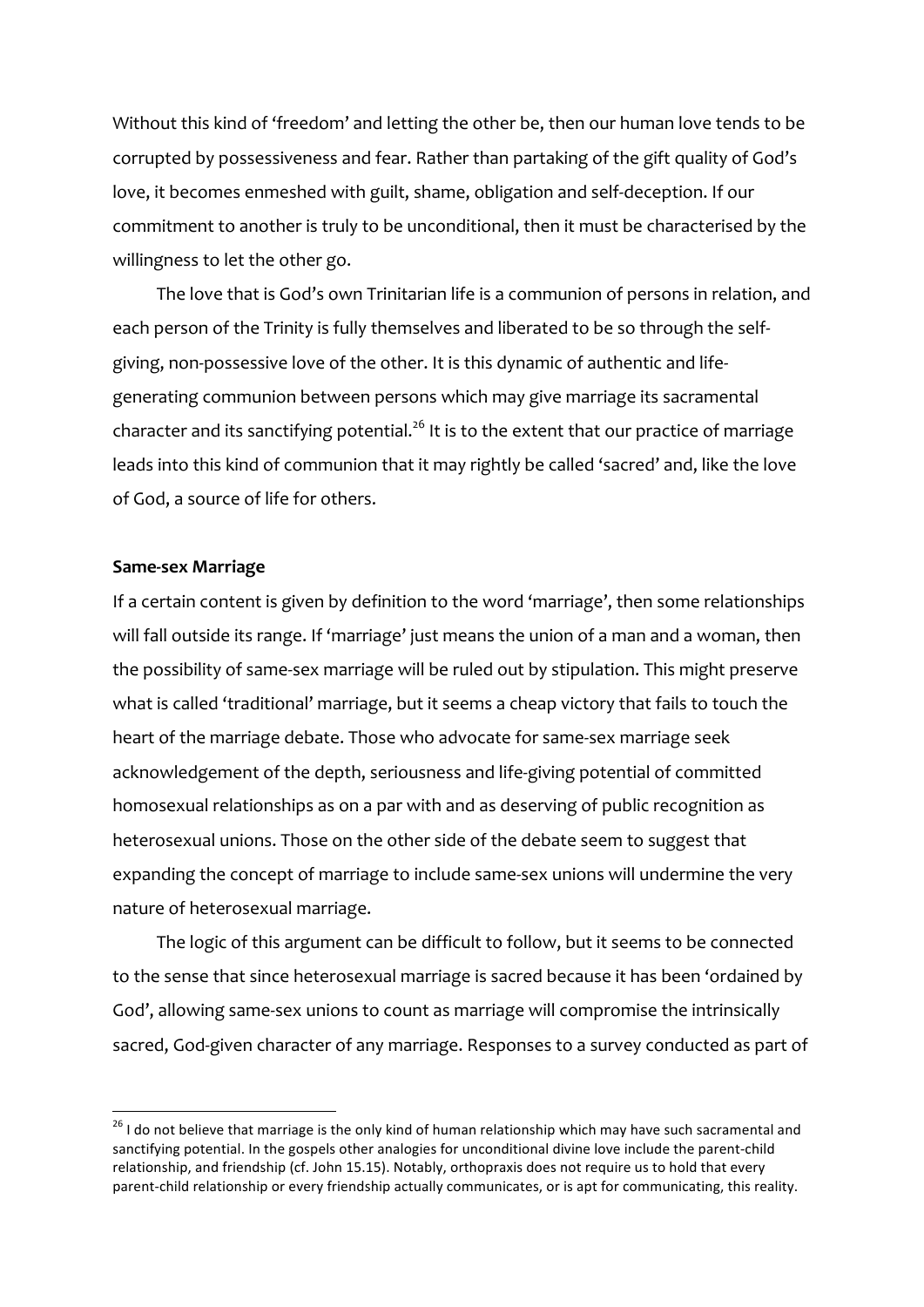the parliamentary inquiry into amendments to the marriage laws in Australia, for example, included the claims that:

Having been married to my wife for 40 years, I find it repulsive and insulting that the people supporting this notion are trying to push this legislation through. If same sex couples wish to live together that is none of my business and I would not discriminate against them in any way. However, I feel that the people trying to legalise same sex marriage are trying to gate crash our sacred institution of marriage between a man and a woman.

I do not agree that a same sex union is an equivalent relationship to a marriage between a man and a woman. I have been married for nearly thirty years and raised five children to adulthood with my wife. I think maybe without intending this bill demeans the specialness of the relationship which has so defined my life by making it one of a number of 'valid' expressions of human relationship. Find other ways to deal with same sex and de facto relationships but don't make them equivalent to marriage with the stroke of a pen.  $27$ 

In this paper, I have sought to explore what the notion of the sanctity of marriage amounts to. I have argued that, in the Christian context, claims concerning sacred or profane which function simply as taboos cannot be accepted unquestioningly. As they were for the New Testament communities, such claims must be tested in relation to the revelation of God's holiness in the life, death and resurrection of Jesus. As James Alison has pointed out, as this revelation unfolds, increasingly there is an 'undoing' of established taboos such that there

will no longer be any good reasons for sacred rules concerning food, for particular sorts of food which may not be eaten, or for special cultic killing rites for meat, for religiously-required forms of dress, for beliefs of impurity or impropriety concerning women's menstrual cycles. It is not that these things will suddenly be abolished, but that in every case the same realities will gradually come to be looked at differently: is such and such a food good for you, or for us?; is such and such a form of dress appropriate?; might not we agree on such and such a communal fast for those strong enough to do so?<sup>28</sup>

<sup>&</sup>lt;sup>27</sup> The survey was conducted as part of the *Inquiry into the Marriage Equality Amendment Bill 2012 and the Marriage Amendment Bill 2012*. It was not a statistically significant survey, and overall the number of respondents who supported the amendment bills (64% and 60.5% respectively) was greater than the number opposed (36% and 39.5% respectively). A selection of comments, from which I have drawn these two, was published on the inquiry's website

<sup>(</sup>http://www.aph.gov.au/parliamentary\_business/committees/house\_of\_representatives\_committees?url=spl  $a/b$ ill%20 marriage/survey.htm, accessed 22 September 2014).<br><sup>28</sup> Alison, 'Sacrifice, law and the Catholic faith', pp.80-81.